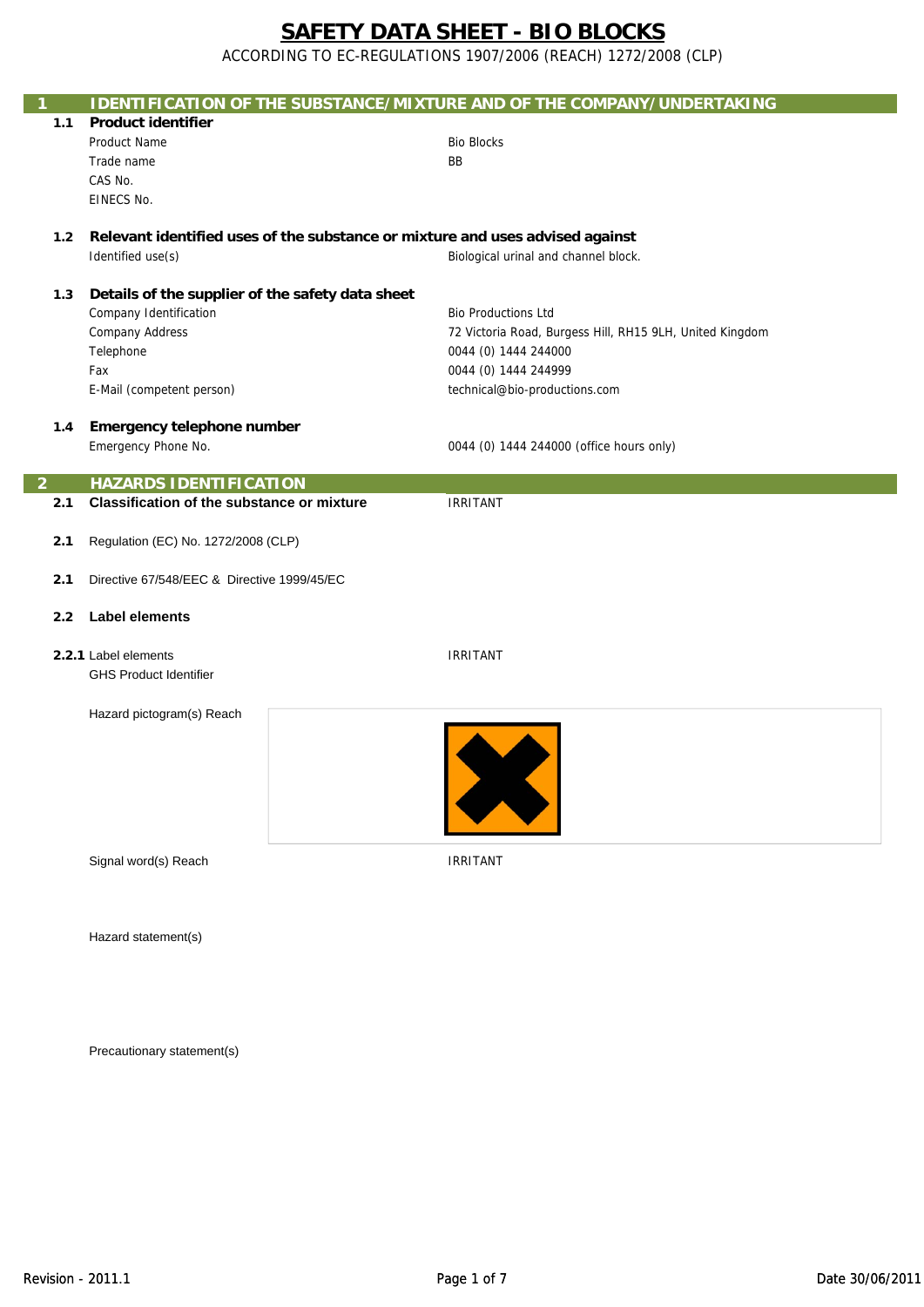ACCORDING TO EC-REGULATIONS 1907/2006 (REACH) 1272/2008 (CLP)

## **3 COMPOSITION/INFORMATION ON INGREDIENTS**

## **3.1 Substances**

| <b>Hazardous</b><br>Ingredient(s):     |           | <b>EINECS No CAS NUMBER</b> | %W/W      | <b>SYMBOL</b> | <b>RISK PHRASES</b>       |
|----------------------------------------|-----------|-----------------------------|-----------|---------------|---------------------------|
| Sodium<br>Dodecylbenzene<br>Sulphonate | 246-680-4 | 25155-30-0                  | $15 - 30$ | Xn            | R22, R37/38, R41          |
| Perfume                                |           | n/a                         | $5 - 15$  | Xn, N         | R43, R65, R36/38 & R50/53 |
|                                        |           |                             |           |               |                           |
|                                        |           |                             |           |               |                           |
| <b>Non Hazardous</b><br>Ingredient(s): |           | <b>EINECS No CAS NUMBER</b> | $%$ W/W   | <b>SYMBOL</b> | <b>RISK PHRASES</b>       |
| Sodium chloride                        |           | 7647-14-5                   | $>30$     |               |                           |
| Bacteria species (non<br>pathogen)     |           |                             | < 5       |               |                           |

## **4 FIRST AID MEASURES**

#### **4.1 Description of first aid measures (Symptoms)** Inhalation Skin Contact Eye Contact Ingestion Additional Information **4.2 Description of first aid measures (Actions)** Inhalation Skin Contact Eye Contact With normal use should not present a hazard May cause irritation and an allergic reaction Symptomatic treatment May cause slight irritation If affected, remove to fresh air, keep warm and at rest. May cause irritation to the mouth, throat and digestive tract Wash skin with soap and water. In severe cases obtain medical help. In case of contact, rinse immediately with plenty of water for at least Obtain medical attention in severe cases.

Always launder contaminated clothing before re-use

10-15 minutes. Obtain medical attention if irritation persists Do not give anything by mouth to an unconscious person.

Wash out mouth with water and give copious amounts of water to drink. Do not induce vomiting. Obtain medical advice if patient unwell.

Ingestion:

Additional Information **5 FIRE-FIGHTING MEASURES**

equipment for fire fighters

| 5.1           | <b>Extinguishing media</b>       |                                                                           |
|---------------|----------------------------------|---------------------------------------------------------------------------|
|               | Suitable Extinguishing Media     | Product not flammable. Water spray, foam, dry powder or CO2               |
| $5.2^{\circ}$ | Special hazards arising from the |                                                                           |
|               | Substance or mixture             |                                                                           |
|               | Exposure hazards                 | In combustion emits toxic fumes                                           |
| 5.3           | <b>Advice for fire-fighters</b>  |                                                                           |
|               | Special protective               | Full protective equipment including self-contained respiratory protection |

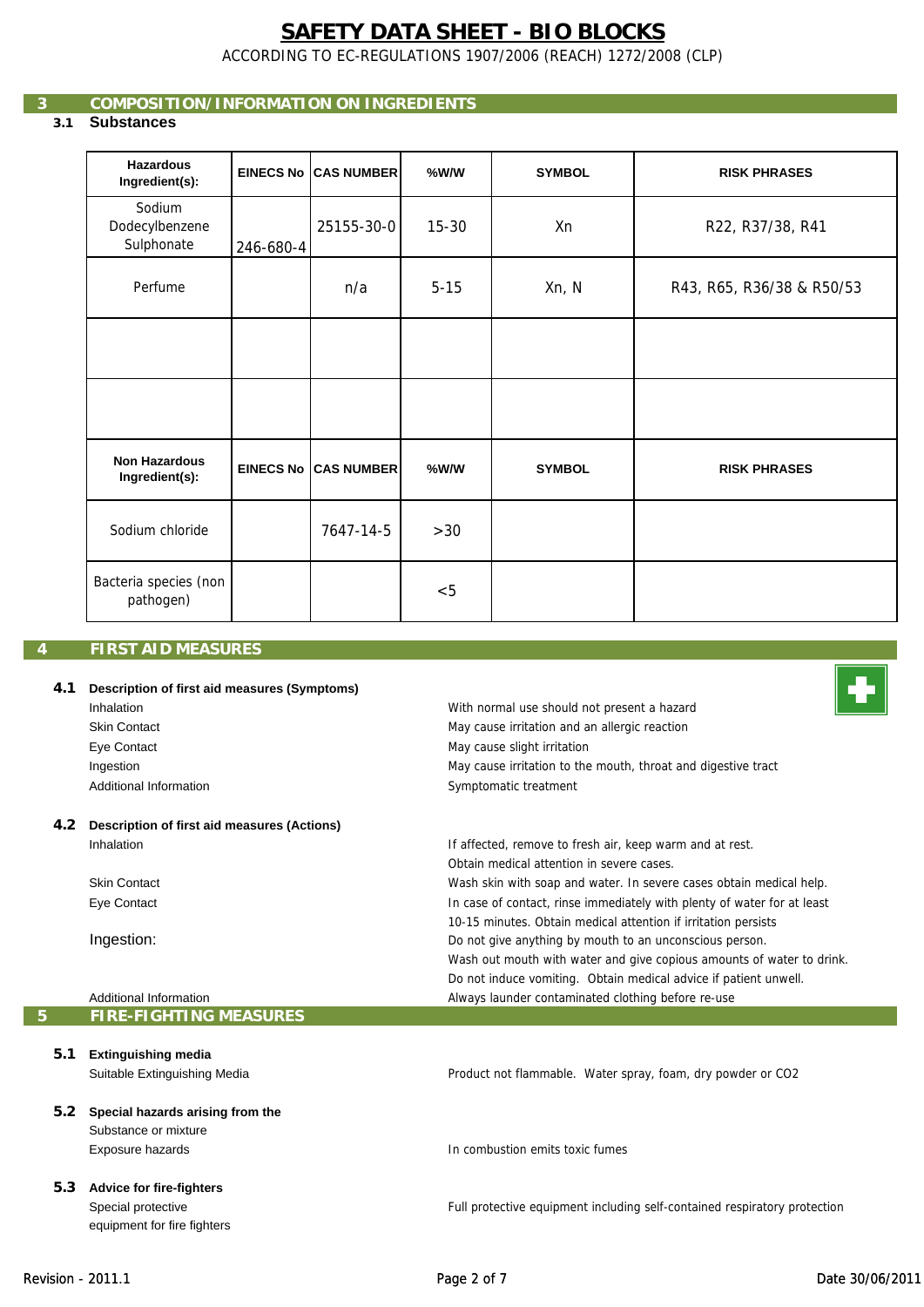ACCORDING TO EC-REGULATIONS 1907/2006 (REACH) 1272/2008 (CLP)

#### **6 ACCIDENTAL RELEASE MEASURES 6.1 Personal precautions, protective equipment and emergency procedures** Mark out the contaminated area with signs and prevent access to unauthorised personnel. Do not attempt to take action without

- **6.2 Environmental precautions**
- **6.3 Methods and material for containment and cleaning up**
- **6.4 Reference to other sections**
- **6.5 Additional Information**

Spillages will prove slippery if product gets wet

suitable protective clothing – see section 8 of SDS

Wearing gloves pick up blocks and return to tub.

Do not discharge into drains or rivers. Contain the spillage using bunding.

## **7 HANDLING AND STORAGE**

- **7.1 Precautions for safe handling**
- **7.2 Conditions for safe storage, including any incompatibilities**
- **7.3 Suitable packagine**
- **7.3 Specific end use(s)**

Avoid eye contact and prolonged skin contact

Keep in original containers

Keep tightly closed when not in use Do not store below 5ºC or above 30ºC

## **8 EXPOSURE CONTROLS / PERSONAL PROTECTION**

## **8.1 Control Parameters**

Hazardous Ingredients

NO OCCUPATIONAL LIMIT ASSIGNED

| Workplace exposure limits  |  |                           | Respirable dust |             |  |
|----------------------------|--|---------------------------|-----------------|-------------|--|
| 8 hour TWA<br><b>State</b> |  | 8 hour TWA<br>15 min STEL |                 | 15 min Stel |  |
|                            |  |                           |                 |             |  |
|                            |  |                           |                 |             |  |
|                            |  |                           |                 |             |  |
|                            |  |                           |                 |             |  |

#### **8.2 Exposure Controls**

Engineering measures

| <b>Respiratory Protection</b> | Not necessary under normal usage                            |
|-------------------------------|-------------------------------------------------------------|
| <b>Hand Protection</b>        | Wear protective gloves (Butyl rubber or Polyvinyl chloride) |
| Eye Protection                | Wear safety goggles                                         |
| <b>Skin Protection</b>        | Wear suitable protective overalls                           |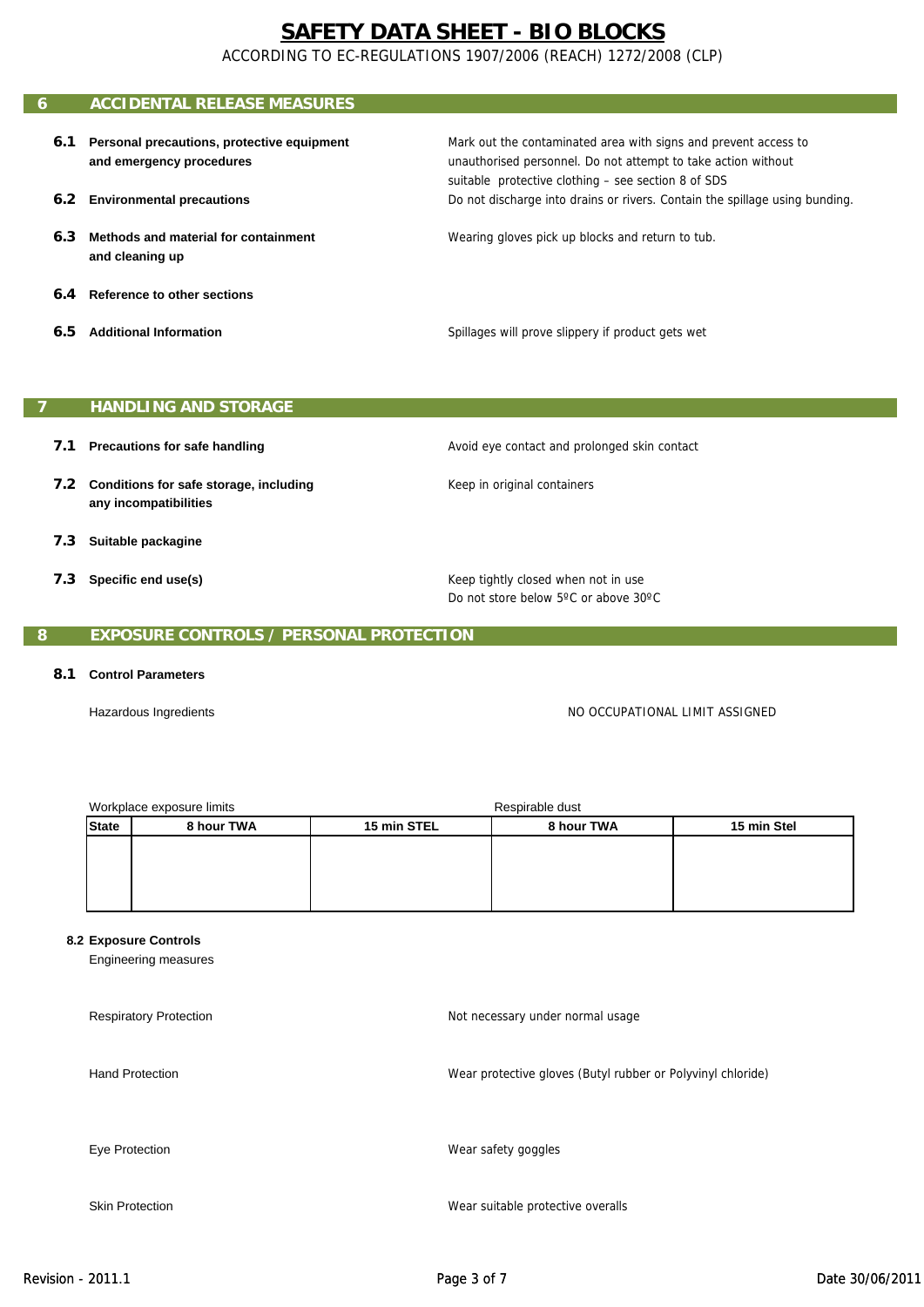ACCORDING TO EC-REGULATIONS 1907/2006 (REACH) 1272/2008 (CLP)

## **9 PHYSICAL AND CHEMICAL PROPERTIES**

## **9.1 Information on the basic physical and chemical properties**

| Form:                         | Solid (Blocks)          |
|-------------------------------|-------------------------|
| Odour:                        | Citrus                  |
| Colour:                       | Blue                    |
| Viscosity:                    | Not Applicable          |
| pH (Value):                   | 8 Typical (1% Solution) |
| Density (g/ml):               | Not Applicable          |
| <b>Boiling Point:</b>         | Not Applicable          |
| Flash Point:                  | Not Applicable          |
| <b>Melting Point:</b>         | Not Applicable          |
| Pour Point (Deg C):           | Not Applicable          |
| Auto Ignition Temp.           | Not Applicable          |
| Vapour Pressures:             | Not Applicable          |
| Solubility (water):           | <b>Dissolves</b>        |
| Solubility (other):           | Not Applicable          |
| <b>Partition Coefficient:</b> | Not Applicable          |
| Flammable Limits:             | Not Applicable          |
| Oxidising Props.              | Not Applicable          |
|                               |                         |

## **9.2 Other information**

## **10 STABILITY AND REACTIVITY**

### **10.1 Reactivity**

 **10.2 Chemical Stability**

 **10.3 Possibility of hazardous reactions**

 **10.4 Conditions to avoid**

 **10.5 Incompatible materials**

 **10.6 Hazardous decompostion products**

Extremes of temperature and moisture

Stable under normal conditions

Disinfectants

Burning produces Oxides of Carbon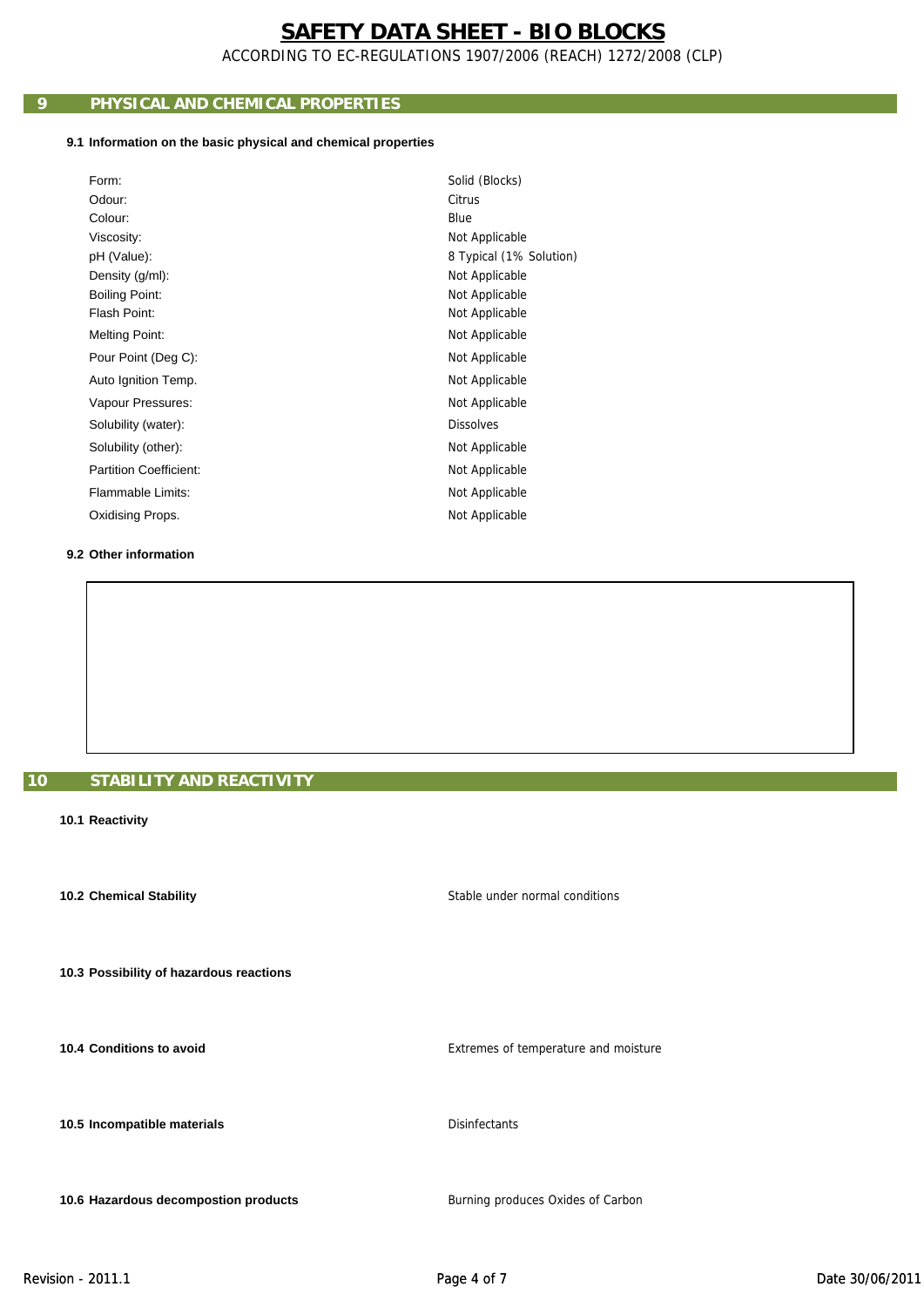ACCORDING TO EC-REGULATIONS 1907/2006 (REACH) 1272/2008 (CLP)

## **11 TOXICOLOGICAL INFORMATION**

## **11.1 Information on toxicological effects**

 **Toxicity values**

| Route | <b>Species</b> | Test | Value | <b>Units</b> |
|-------|----------------|------|-------|--------------|
|       |                |      |       |              |
|       |                |      |       |              |
|       |                |      |       |              |
|       |                |      |       |              |

#### **Relevant effects for mixture**

| Effect | Route | <b>Basis</b> |
|--------|-------|--------------|
|        |       |              |
|        |       |              |
|        |       |              |

#### **11.2 Symptoms / Routes of exposure**

| Skin contact<br>Eye Contact | May cause slight/mild irritation to sensitive skin with prolonged contact.<br>May produce an allergic reaction.<br>May cause mild irritation |
|-----------------------------|----------------------------------------------------------------------------------------------------------------------------------------------|
| Ingestion                   | May cause irritation to the mouth, throat and digestive tract.<br>May also Cause nausea.                                                     |
| Inhalation                  | Under normal use should not present a hazard                                                                                                 |

## **12 ECOLOGICAL INFORMATION**

## **12.1 Toxicity**

## **Eco Toxicity values**

| <b>Species</b> | <b>Test</b> | Value | <b>Units</b> |
|----------------|-------------|-------|--------------|
|                |             |       |              |
|                |             |       |              |

#### **12.2 Persistence and degradability**

No bioaccumulation potential. direct request or at the request of a detergent manufacturer. The surfactant(s) used in this preparation comply(ies) with the biodegradability criteria as laid down in Regulation (EC) No 648/2004 on detergents. Readily absorbed into soil Data to support this assertion are held at the disposal of the competent authorities of the Member States and will be made available to them, at their

 **12.5 Results of PBT and vPvB assessment**

 **12.6 Other Adverse Effects**

 **12.4 Mobility in soil**

 **12.3 Bioaccumulative potential**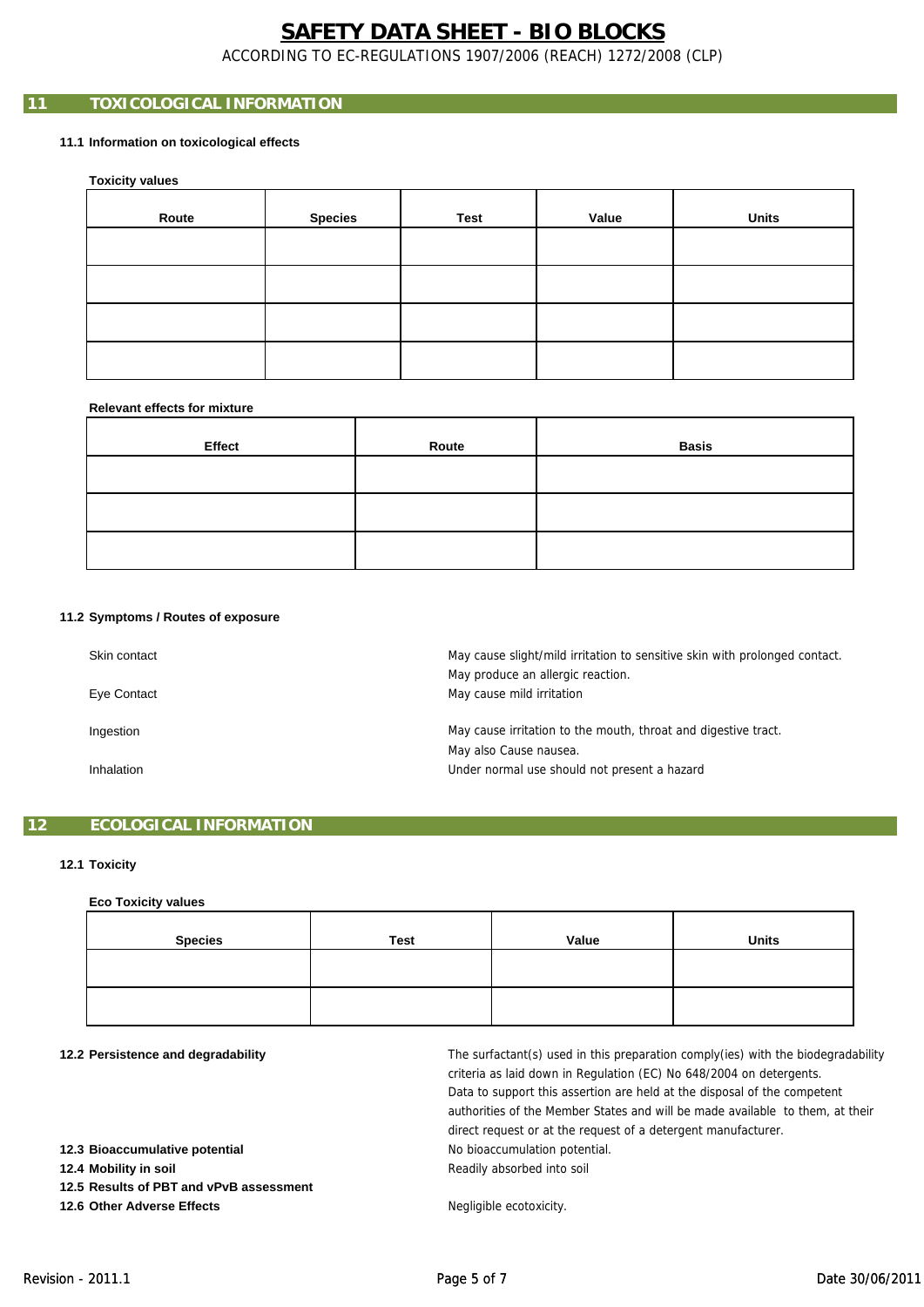ACCORDING TO EC-REGULATIONS 1907/2006 (REACH) 1272/2008 (CLP)

## **13 DISPOSAL CONSIDERATIONS**

### **13.1 Waste treatment methods**

Disposal operations Dispose of in accordance with Local Authority Guidelines and Regulations

Disposal of packaging

Dispose of in accordance with Local Authority Guidelines and Regulations

**NB: The users attention is drawn to the possible existance of regional or national regulations regarding disposal**

## **15 TRANSPORT INFORMATION**

## **14.1 UN Number**

Not regulated for transport

 **14.2 UN Proper shipping name**

#### **14.3 Transport hazard class(es)**

| <b>ARD/RID</b> | ٠ | Class                |
|----------------|---|----------------------|
| <b>IMDG</b>    | ٠ | Proper shipping name |
| IATA           | ٠ | Proper shipping name |

- **14.4 Packing Group**
- **14.5 Environmental hazards**

Environmental hazardous

Marine pollutant

 **14.6 Special precautions for user**

## **15 REGULATORY INFORMATION**

**this preparation was classified in compliance with the following directions and regulations**

#### **15.1 Hazardous Ingredients**

 **Hazard symbol**

Contains 3, 7-Dimethyl-6-octenal, Citral, d-limonene and trans-3, 7-Dimethyl-2, 6-



 **EEC classification**

 **other provisions**

The regulatory information given above only indicates the principal regulations specifically applicable to the product described in this safety data sheet. The user`s attention is drawn to the possible existence of additional provisions which complete these regulations. Refer to all applicable national, international and local regulations or provisions.